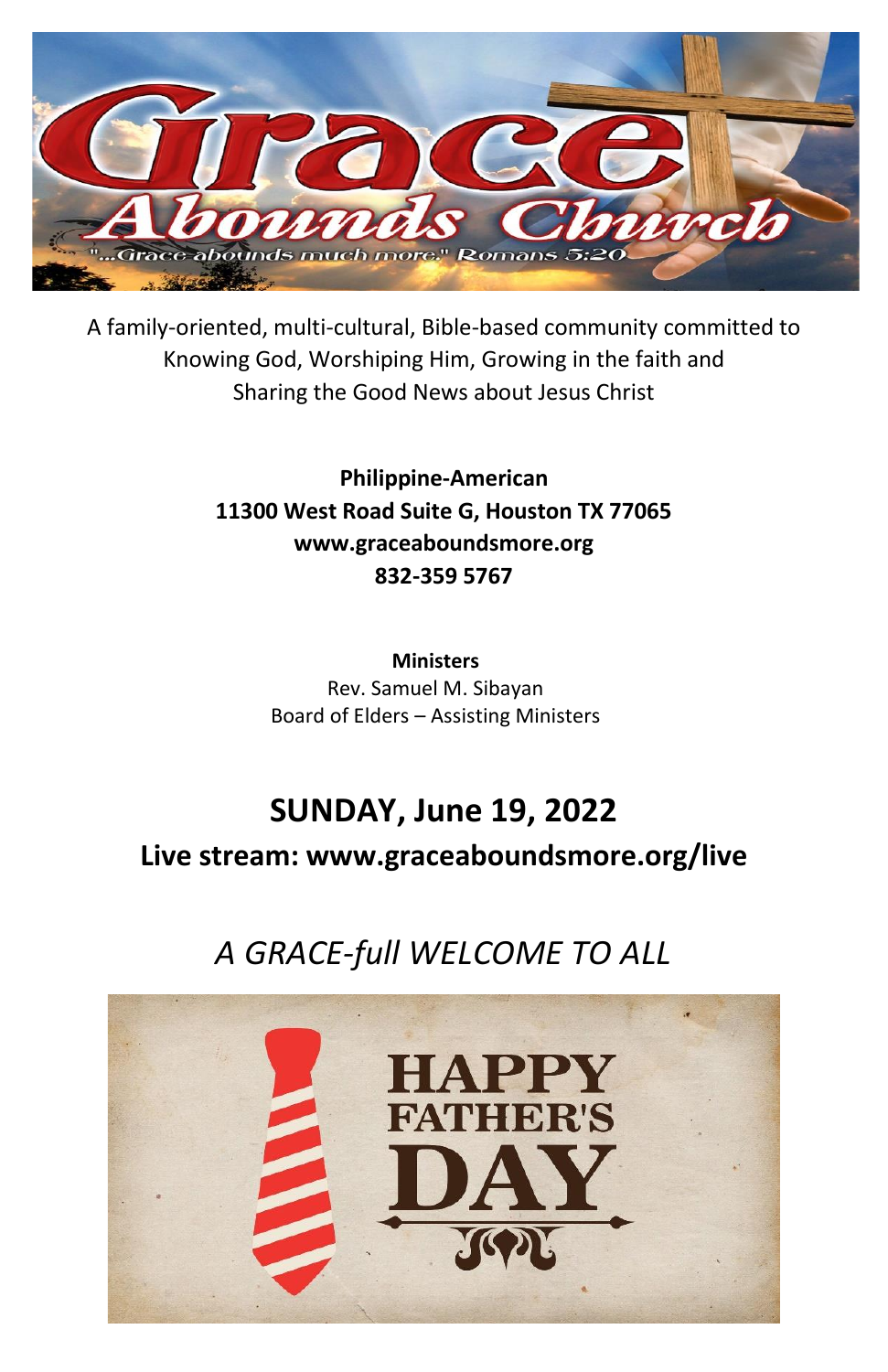### WORSHIP CELEBRATION

**Welcome / Opening Prayer:** *Pastor Sam Sibayan*

**Praise and Worship:** *Praise Team*

**Offertory Prayer:** *Dale Edwards*

**Offertory Song:** *Praise Team*

**Message:** *"Father's Day – Past, Present, and Future" Deut. 6:4-9, Eph 6:1-4, 1 Cor 4:14-17 Clif Edwards, Elder*

#### **Closing Song**

**Announcements:** *Barbee Caporal*

**Closing Prayer / Benediction:** *Pastor Sam Sibayan*

### PRAYER ITEMS



Please submit prayer requests and answered prayers at www.graceaboundsmore.org/prayer/request

- 1. **Health**: **Melissa Caporal** total knee recovery **Mary** (Bro. Rolando's mom) healing • **Larry Sibayan** – surgery on June 21 AICD
- 2. **Travels**: **Andre Cachero Silas Caporal** traveling nurse, Lexington Ky
- 3. **Missions**: Butch Suello Thanksgiving Party, July 15 Baguio City. Victorious concert and ministry, Sto Tomas Philippines
- 4. **Summer jobs** for our students and graduates
- 5. **June Celebrants**
	- *Birthdays*: Joshua Cachero 11, Josiah Cachero 12, Aileen Riley 21, Amelia Causley – 22, Kurt Suello – 23, Jennifer Choudhari – 30
	- *Anniversaries*: Leo & Fely Salinas 2, Rolando & Tricia Caparas 6

## SUNDAY SCHOOL

Senior Class Lessons:

- Jun-19: Joy and Contentment Philippians 4:10-20
- Jun-26: Gospel Power Colossians 1:9-23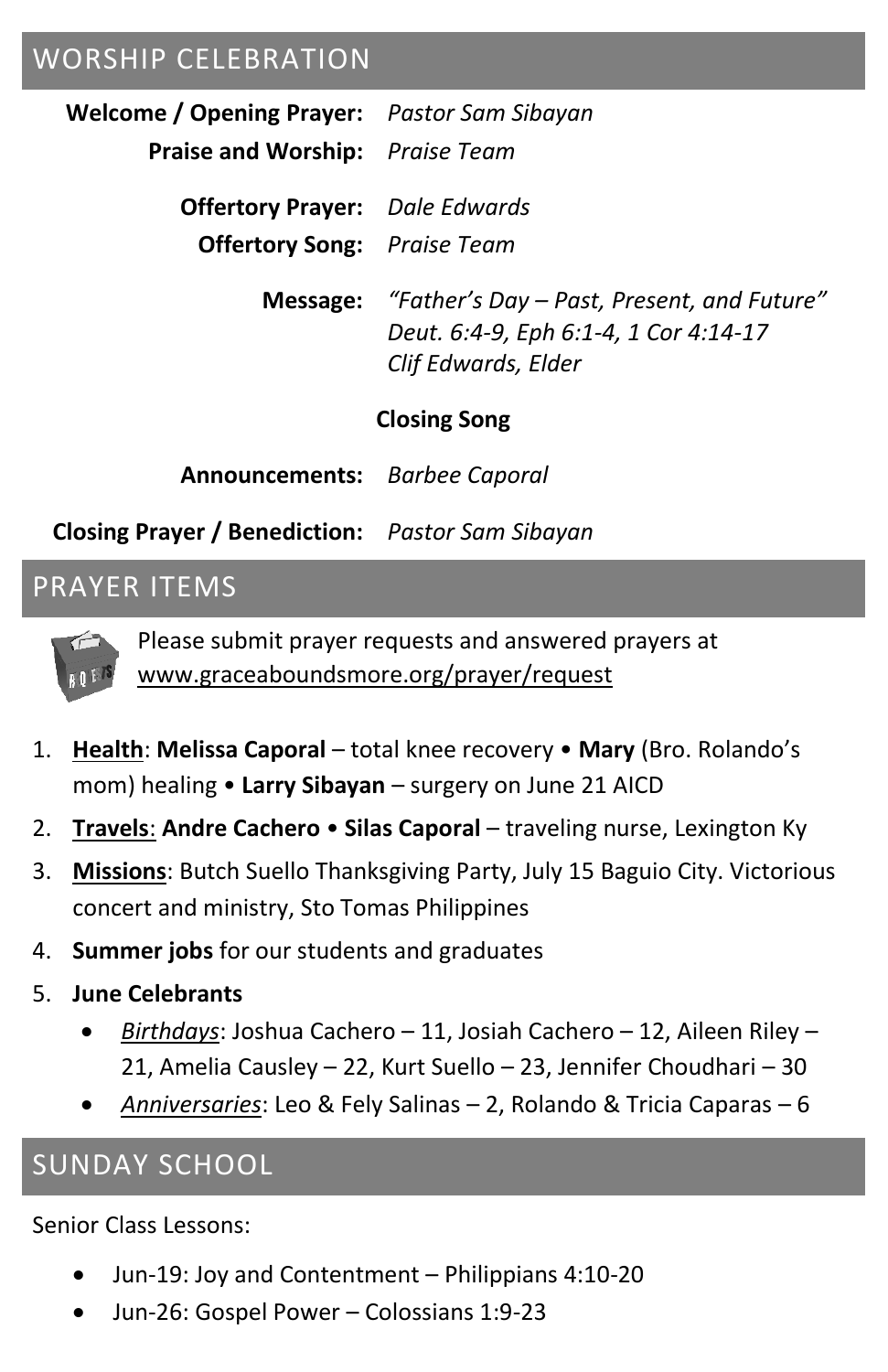# CHURCH LIFE

- 1. **CDC:** Monitor your health daily. Watch for fever, cough, shortness of breath. Get tested and vaccinated.
- 2. **Church Security** during services, a volunteer will monitor church entrance, parking lot and exit
- 3. **Lord's Supper**, next Sunday June 26
- 4. **Mid-Week Prayer and Service**, Wednesdays @ 7pm. Note: Main door locked while service is on.
- 5. **Summer AWANA**, on-going through July-22 at 6:30pm (with a break on July-1). Need volunteers and snack for the kids
- 6. **Summer Good News Club on Zoom** begins on Tuesday Jun-21 at 5:55pm for 5 weeks. Registration link: https://fs20.formsite.com/wmDP66/kemiultpbu/index.html or contact Dale Edwards [\(dalecef@yahoo.com\)](mailto:dalecef@yahoo.com)
- 7. **GAC Church Anniversary July 3**. There will be a meeting with the leaders after lunch today.
- 8. **Asian Pastor's Family Retreat July 25-July 27**, Summer Mills Retreat and Conference Center 7441 FM 1123, Belton, TX 76513. Register at sbtexas.com/event/asian-family-retreat-belton/
- 9. **Camp Fusion** (registration in progress) **Jul 25-29**. Please see Abby for more information
- 10. **Men's Fellowship** July 30 **Women's Fellowship** August 26 **Family Camp** September 16-18

## PASTOR'S CORNER

This Father's Day, we want to thank our heavenly Father for loving us as His children. He loves us unconditionally no matter what choices and decisions we make. We recognize all the fathers that are here today. No one knows the challenges that you face every day. Our God is a good father who want nothing but the best for you. Psalm 103 reminds us that, "*As a father has compassion for his children, so the Lord has compassion on those who fear him.*" **Happy Father's Day!**